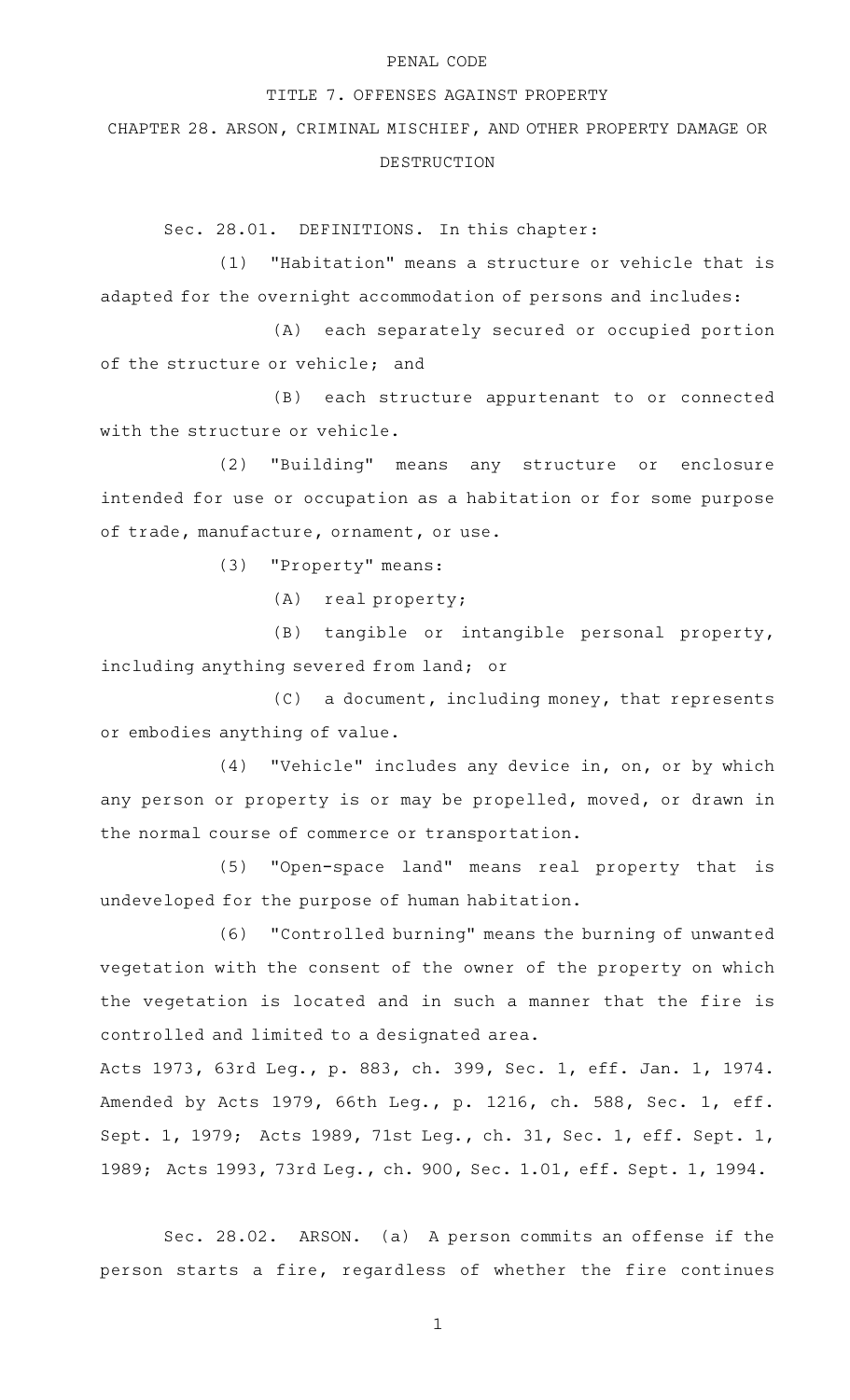after ignition, or causes an explosion with intent to destroy or damage:

(1) any vegetation, fence, or structure on open-space land; or

(2) any building, habitation, or vehicle:

(A) knowing that it is within the limits of an incorporated city or town;

(B) knowing that it is insured against damage or destruction;

(C) knowing that it is subject to a mortgage or other security interest;

(D) knowing that it is located on property belonging to another;

(E) knowing that it has located within it property belonging to another; or

(F) when the person is reckless about whether the burning or explosion will endanger the life of some individual or the safety of the property of another.

(a-1) A person commits an offense if the person recklessly starts a fire or causes an explosion while manufacturing or attempting to manufacture a controlled substance and the fire or explosion damages any building, habitation, or vehicle.

(a-2)AAA person commits an offense if the person intentionally starts a fire or causes an explosion and in so doing:

(1) recklessly damages or destroys a building belonging to another; or

(2) recklessly causes another person to suffer bodily injury or death.

(b) It is an exception to the application of Subsection (a)(1) that the fire or explosion was a part of the controlled burning of open-space land.

(c) It is a defense to prosecution under Subsection (a)(2)(A) that prior to starting the fire or causing the explosion, the actor obtained a permit or other written authorization granted in accordance with a city ordinance, if any, regulating fires and explosions.

(d) An offense under Subsection (a) is a felony of the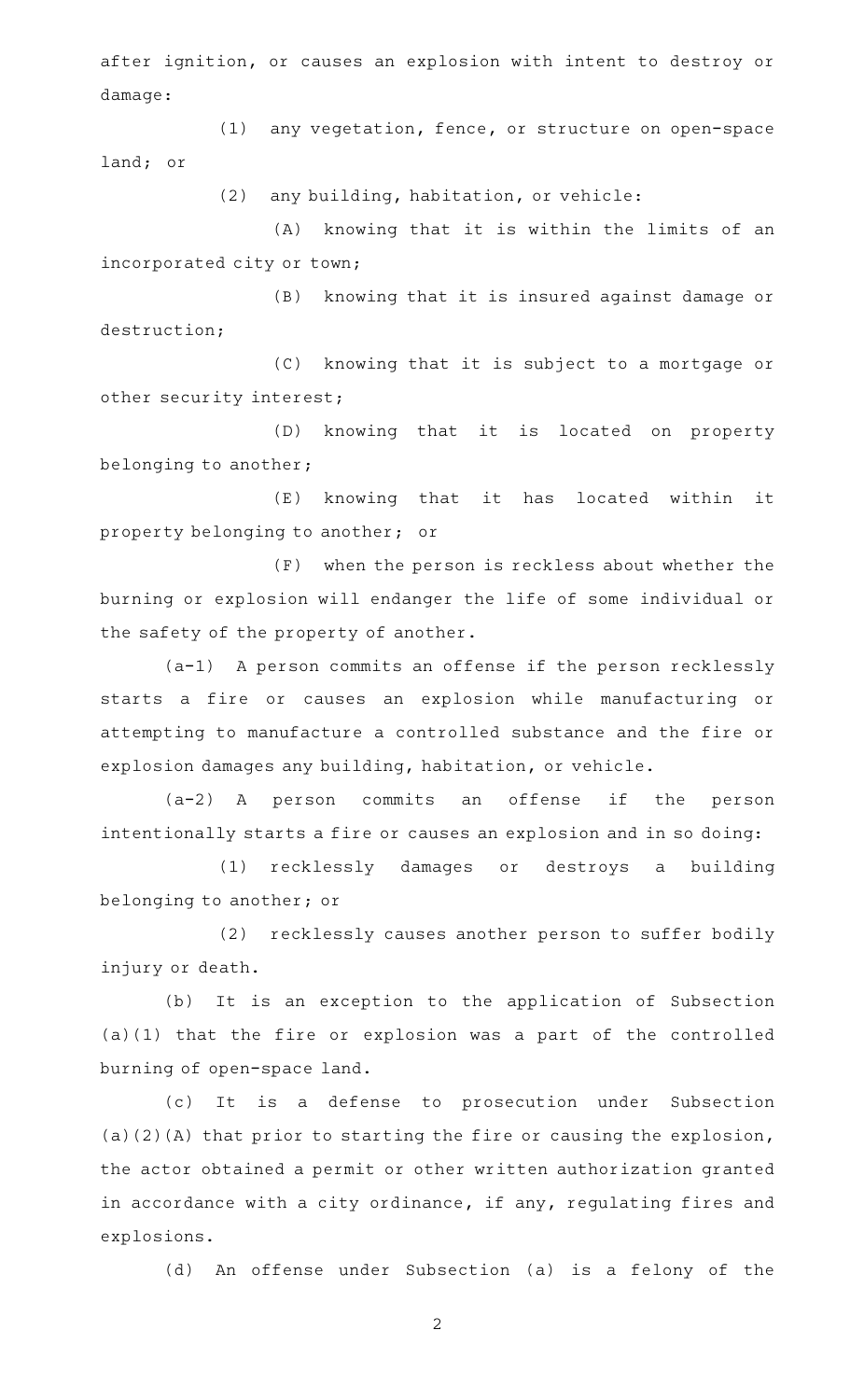second degree, except that the offense is a felony of the first degree if it is shown on the trial of the offense that:

(1) bodily injury or death was suffered by any person by reason of the commission of the offense; or

(2) the property intended to be damaged or destroyed by the actor was a habitation or a place of assembly or worship.

(e) An offense under Subsection (a-1) is a state jail felony, except that the offense is a felony of the third degree if it is shown on the trial of the offense that bodily injury or death was suffered by any person by reason of the commission of the offense.

(f) An offense under Subsection (a-2) is a state jail felony.

(g) If conduct that constitutes an offense under Subsection (a-1) or that constitutes an offense under Subsection (a-2) also constitutes an offense under another subsection of this section or another section of this code, the actor may be prosecuted under Subsection (a-1) or Subsection (a-2), under the other subsection of this section, or under the other section of this code.

Acts 1973, 63rd Leg., p. 883, ch. 399, Sec. 1, eff. Jan. 1, 1974. Amended by Acts 1979, 66th Leg., p. 1216, ch. 588, Sec. 2, eff. Sept. 1, 1979; Acts 1981, 67th Leg., p. 1837, ch. 425, Sec. 1, eff. Sept. 1, 1981; Acts 1989, 71st Leg., ch. 31, Sec. 2, eff. Sept. 1, 1989; Acts 1993, 73rd Leg., ch. 900, Sec. 1.01, eff. Sept. 1, 1994; Acts 1997, 75th Leg., ch. 1006, Sec. 1, eff. Sept. 1, 1997; Acts 2001, 77th Leg., ch. 976, Sec. 1, eff. Sept. 1, 2001. Amended by:

Acts 2005, 79th Leg., Ch. 960 (H.B. [1634](http://www.legis.state.tx.us/tlodocs/79R/billtext/html/HB01634F.HTM)), Sec. 1, eff. September 1, 2005.

Acts 2009, 81st Leg., R.S., Ch. 1168 (H.B. [3224](http://www.legis.state.tx.us/tlodocs/81R/billtext/html/HB03224F.HTM)), Sec. 1, eff. September 1, 2009.

Sec. 28.03. CRIMINAL MISCHIEF. (a) A person commits an offense if, without the effective consent of the owner:

(1) he intentionally or knowingly damages or destroys the tangible property of the owner;

(2) he intentionally or knowingly tampers with the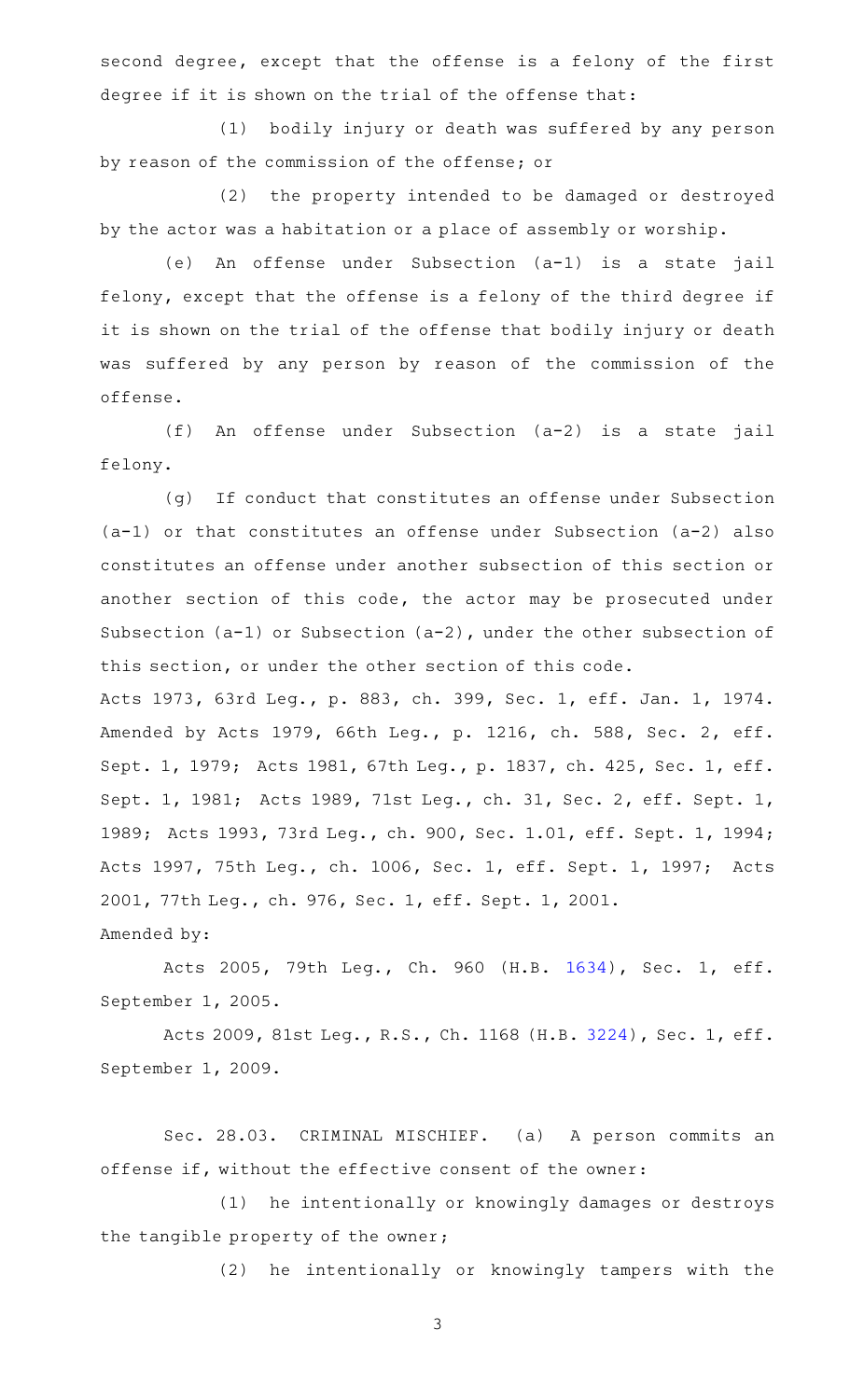tangible property of the owner and causes pecuniary loss or substantial inconvenience to the owner or a third person; or

(3) he intentionally or knowingly makes markings, including inscriptions, slogans, drawings, or paintings, on the tangible property of the owner.

(b) Except as provided by Subsections (f) and (h), an offense under this section is:

 $(1)$  a Class C misdemeanor if:

(A) the amount of pecuniary loss is less than \$100; or

(B) except as provided in Subdivision (3)(A) or (3)(B), it causes substantial inconvenience to others;

(2) a Class B misdemeanor if the amount of pecuniary loss is \$100 or more but less than \$750;

 $(3)$  a Class A misdemeanor if:

is:

 $(A)$  the amount of pecuniary loss is \$750 or more but less than \$2,500; or

(B) the actor causes in whole or in part impairment or interruption of any public water supply, or causes to be diverted in whole, in part, or in any manner, including installation or removal of any device for any such purpose, any public water supply, regardless of the amount of the pecuniary loss;

 $(4)$  a state jail felony if the amount of pecuniary loss

(A)  $$2,500$  or more but less than  $$30,000$ ;

 $(B)$  less than \$2,500, if the property damaged or destroyed is a habitation and if the damage or destruction is caused by a firearm or explosive weapon;

 $(C)$  less than \$2,500, if the property was a fence used for the production or containment of:

(i) cattle, bison, horses, sheep, swine, goats, exotic livestock, or exotic poultry; or

(ii) game animals as that term is defined by Section [63.001](http://www.statutes.legis.state.tx.us/GetStatute.aspx?Code=PW&Value=63.001), Parks and Wildlife Code; or

(D) less than  $$30,000$  and the actor:

(i) causes wholly or partly impairment or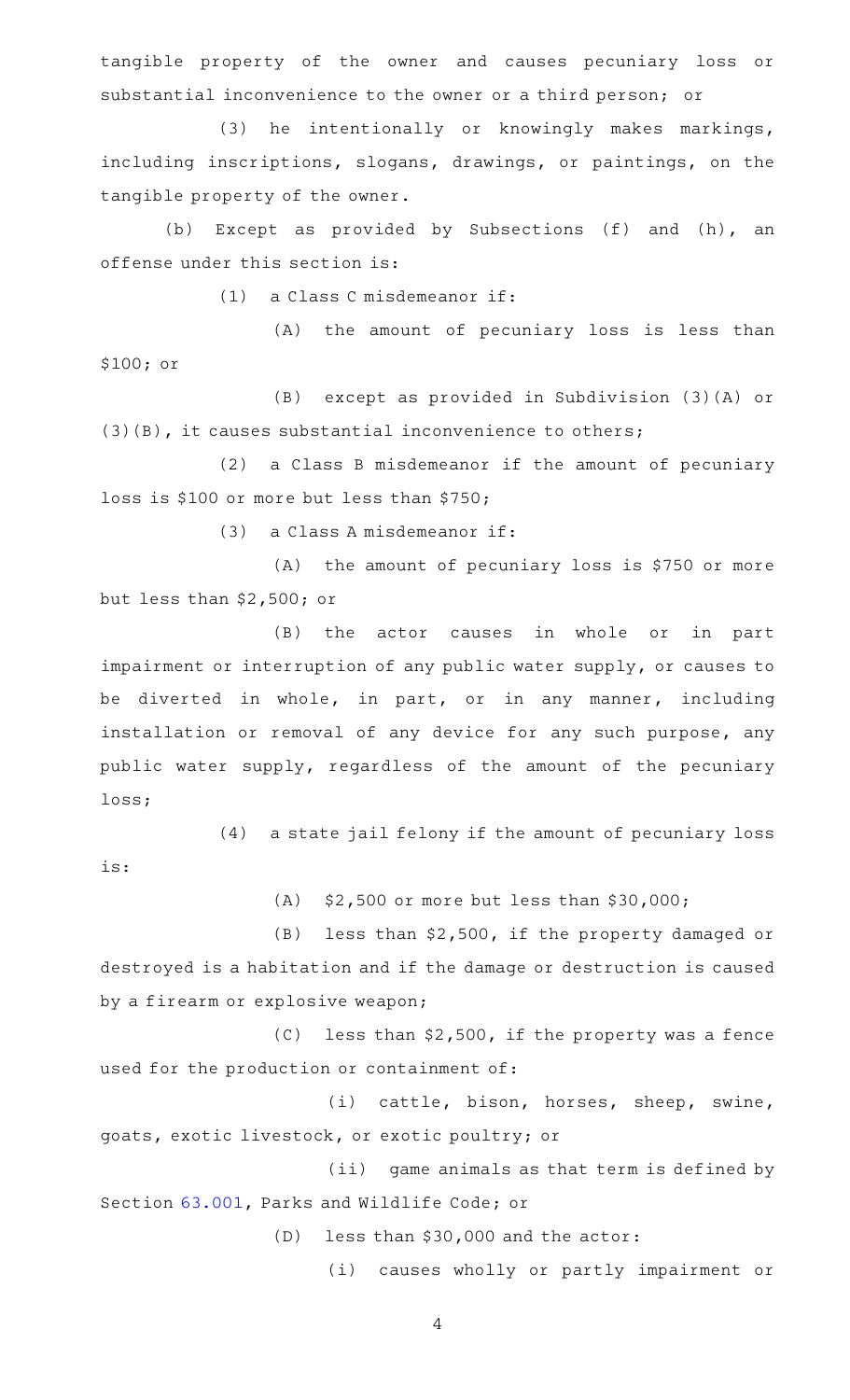interruption of property used for flood control purposes or a dam or of public communications, public transportation, public gas or power supply, or other public service; or

(ii) causes to be diverted wholly, partly, or in any manner, including installation or removal of any device for any such purpose, any public communications or public gas or power supply;

 $(5)$  a felony of the third degree if:

 $(A)$  the amount of the pecuniary loss is \$30,000 or more but less than \$150,000;

 $(B)$  the actor, by discharging a firearm or other weapon or by any other means, causes the death of one or more head of cattle or bison or one or more horses; or

(C) the actor causes wholly or partly impairment or interruption of access to an automated teller machine, regardless of the amount of the pecuniary loss;

(6) a felony of the second degree if the amount of pecuniary loss is \$150,000 or more but less than \$300,000; or

(7) a felony of the first degree if the amount of pecuniary loss is \$300,000 or more.

(c) For the purposes of this section, it shall be presumed that a person who is receiving the economic benefit of public communications, public water, gas, or power supply, has knowingly tampered with the tangible property of the owner if the communication or supply has been:

 $(1)$  diverted from passing through a metering device; or

(2) prevented from being correctly registered by a metering device; or

(3) activated by any device installed to obtain public communications, public water, gas, or power supply without a metering device.

(d) The terms "public communication, public transportation, public gas or power supply, or other public service" and "public water supply" shall mean, refer to, and include any such services subject to regulation by the Public Utility Commission of Texas, the Railroad Commission of Texas, or the Texas Natural Resource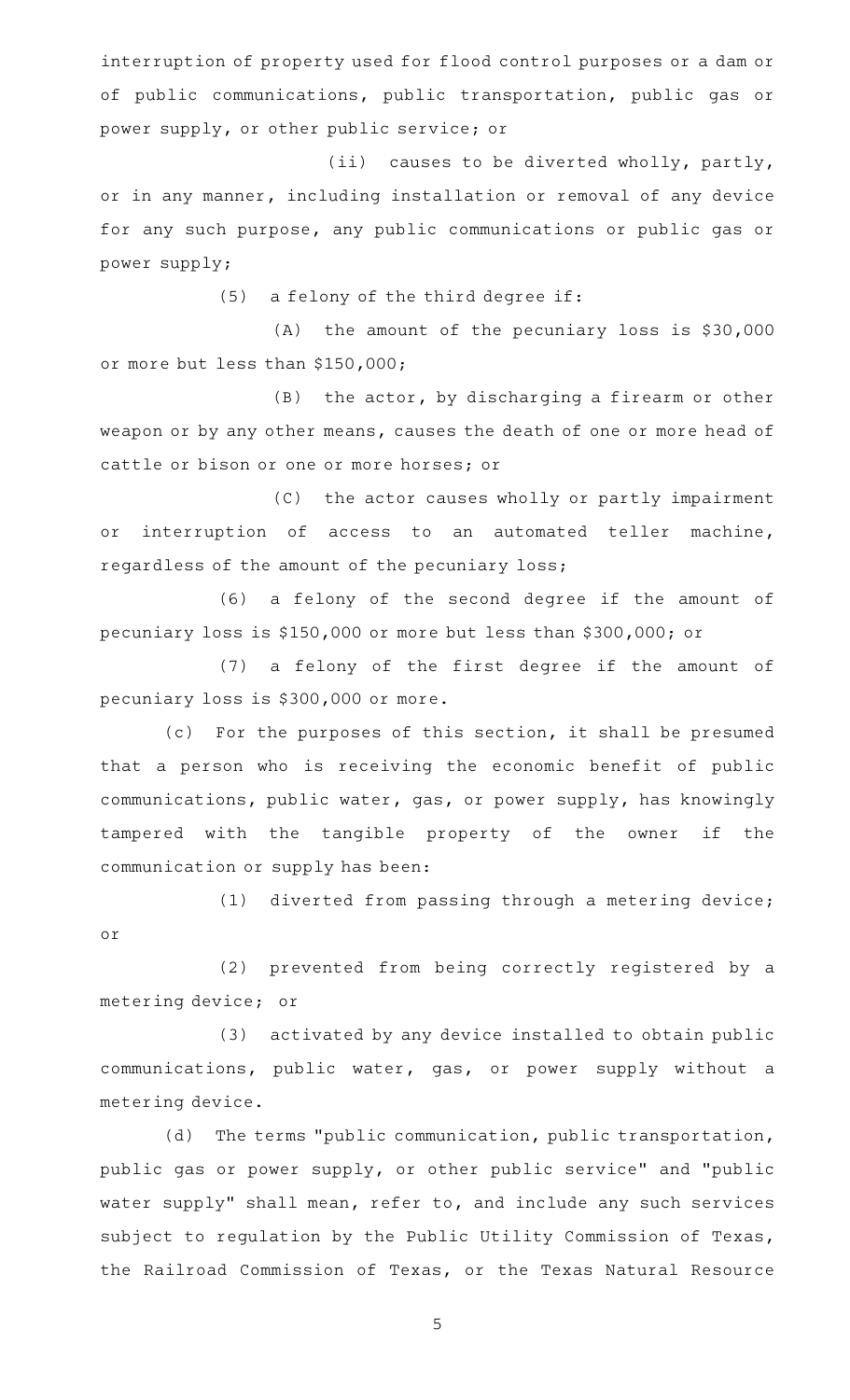Conservation Commission or any such services enfranchised by the State of Texas or any political subdivision thereof.

(e) When more than one item of tangible property, belonging to one or more owners, is damaged, destroyed, or tampered with in violation of this section pursuant to one scheme or continuing course of conduct, the conduct may be considered as one offense, and the amounts of pecuniary loss to property resulting from the damage to, destruction of, or tampering with the property may be aggregated in determining the grade of the offense.

(f) An offense under this section is a state jail felony if the damage or destruction is inflicted on a place of worship or human burial, a public monument, or a community center that provides medical, social, or educational programs and the amount of the pecuniary loss to real property or to tangible personal property is \$750 or more but less than \$30,000.

 $(g)$  In this section:

(1) "Explosive weapon" means any explosive or incendiary device that is designed, made, or adapted for the purpose of inflicting serious bodily injury, death, or substantial property damage, or for the principal purpose of causing such a loud report as to cause undue public alarm or terror, and includes:

(A) an explosive or incendiary bomb, grenade, rocket, and mine;

(B) a device designed, made, or adapted for delivering or shooting an explosive weapon; and

(C) a device designed, made, or adapted to start a fire in a time-delayed manner.

(2) "Firearm" has the meaning assigned by Section [46.01.](http://www.statutes.legis.state.tx.us/GetStatute.aspx?Code=PE&Value=46.01)

(3) "Institution of higher education" has the meaning assigned by Section [61.003,](http://www.statutes.legis.state.tx.us/GetStatute.aspx?Code=ED&Value=61.003) Education Code.

(4) "Aluminum wiring" means insulated or noninsulated wire or cable that consists of at least 50 percent aluminum, including any tubing or conduit attached to the wire or cable.

(5) "Bronze wiring" means insulated or noninsulated wire or cable that consists of at least 50 percent bronze, including any tubing or conduit attached to the wire or cable.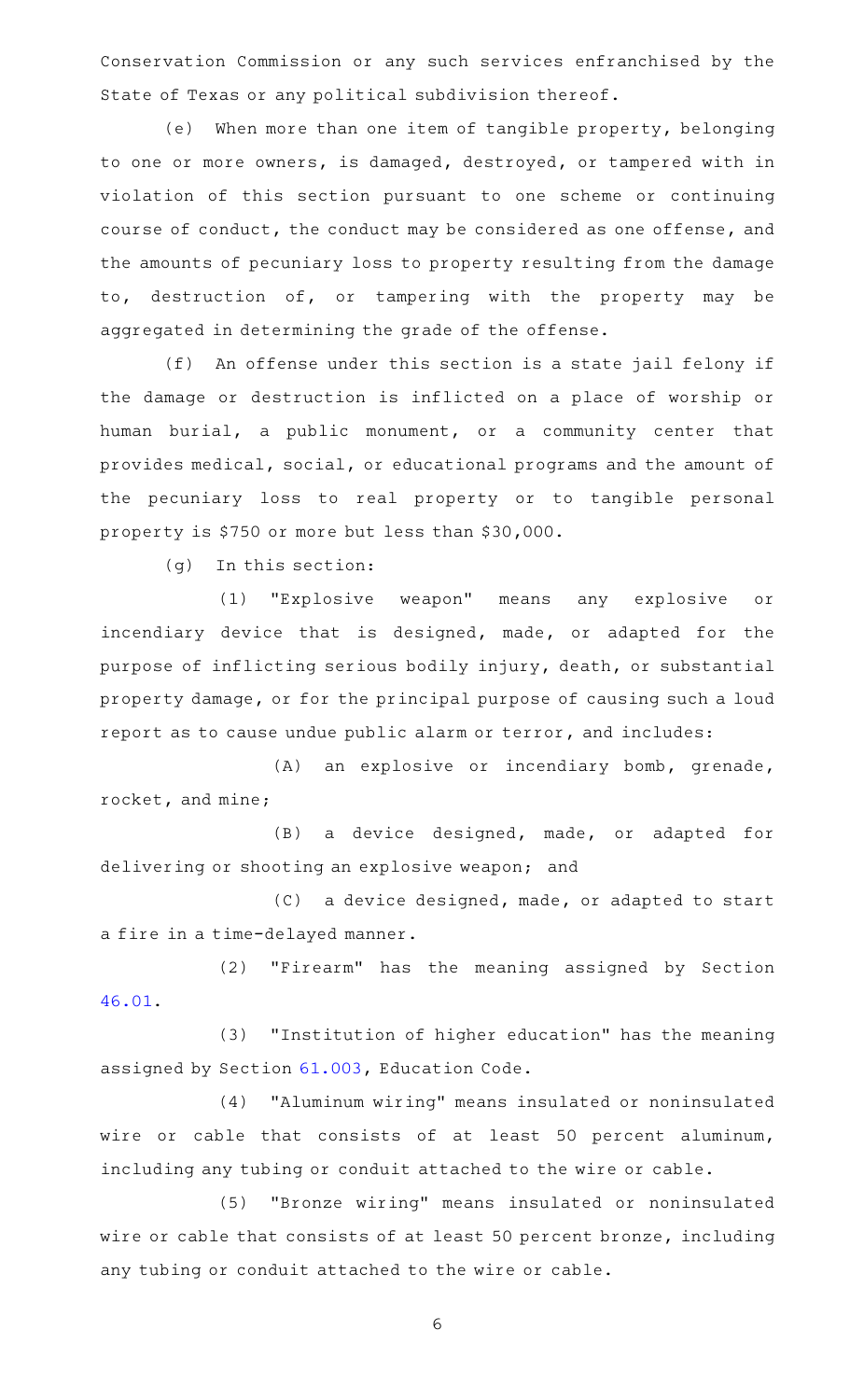(6) "Copper wiring" means insulated or noninsulated wire or cable that consists of at least 50 percent copper, including any tubing or conduit attached to the wire or cable.

(7) "Transportation communications equipment" means:

(A) an official traffic-control device, railroad sign or signal, or traffic-control signal, as those terms are defined by Section [541.304,](http://www.statutes.legis.state.tx.us/GetStatute.aspx?Code=TN&Value=541.304) Transportation Code; or

(B) a sign, signal, or device erected by a railroad, public body, or public officer to direct the movement of a railroad train, as defined by Section [541.202,](http://www.statutes.legis.state.tx.us/GetStatute.aspx?Code=TN&Value=541.202) Transportation Code.

(8) "Transportation communications device" means any item attached to transportation communications equipment, including aluminum wiring, bronze wiring, and copper wiring.

(9) "Automated teller machine" has the meaning assigned by Section [31.03](http://www.statutes.legis.state.tx.us/GetStatute.aspx?Code=PE&Value=31.03).

(h) An offense under this section is a state jail felony if the amount of the pecuniary loss to real property or to tangible personal property is \$750 or more but less than \$30,000 and the damage or destruction is inflicted on a public or private elementary school, secondary school, or institution of higher education.

(i) Notwithstanding Subsection (b), an offense under this section is a felony of the first degree if the property is livestock and the damage is caused by introducing bovine spongiform encephalopathy, commonly known as mad cow disease, or a disease listed in rules adopted by the Texas Animal Health Commission under Section [161.041\(](http://www.statutes.legis.state.tx.us/GetStatute.aspx?Code=AG&Value=161.041)a), Agriculture Code. In this subsection, "livestock" has the meaning assigned by Section [161.001](http://www.statutes.legis.state.tx.us/GetStatute.aspx?Code=AG&Value=161.001), Agriculture Code.

(j) Notwithstanding Subsection (b), an offense under this section is a felony of the third degree if:

(1) the tangible property damaged, destroyed, or tampered with is transportation communications equipment or a transportation communications device; and

(2) the amount of the pecuniary loss to the tangible property is less than \$150,000.

 $(k)$  Subsection (a)(1) or (2) does not apply if the tangible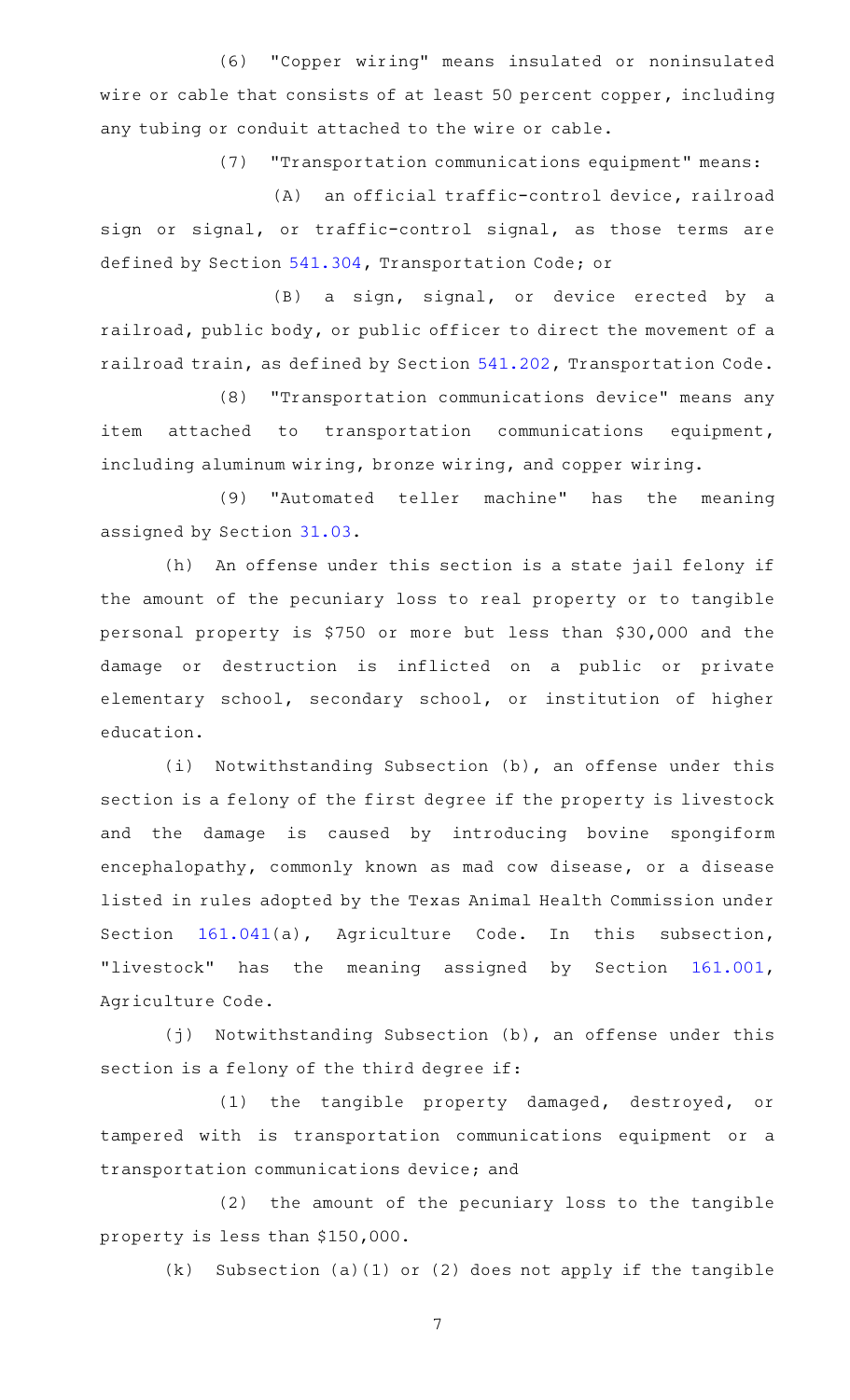personal property of the owner was a head of cattle or bison killed, or a horse killed, in the course of the actor 's:

(1) actual discharge of official duties as a member of the United States armed forces or the state military forces as defined by Section [437.001,](http://www.statutes.legis.state.tx.us/GetStatute.aspx?Code=GV&Value=437.001) Government Code; or

(2) regular agricultural labor duties and practices. Acts 1973, 63rd Leg., p. 883, ch. 399, Sec. 1, eff. Jan. 1, 1974. Amended by Acts 1981, 67th Leg., p. 66, ch. 29, Sec. 1, eff. Aug. 31, 1981; Acts 1983, 68th Leg., p. 2917, ch. 497, Sec. 1, eff. Sept. 1, 1983; Acts 1985, 69th Leg., ch. 352, Sec. 1, eff. Sept. 1, 1985; Acts 1989, 71st Leg., ch. 559, Sec. 1, eff. June 14, 1989; Acts 1989, 71st Leg., ch. 1253, Sec. 1, eff. Sept. 1, 1989; Acts 1989, 71st Leg., 1st C.S., ch. 42, Sec. 1, eff. Sept. 1, 1989; Acts 1993, 73rd Leg., ch. 900, Sec. 1.01, eff. Sept. 1, 1994; Acts 1995, 74th Leg., ch. 76, Sec. 11.280, eff. Sept. 1, 1995; Acts 1997, 75th Leg., ch. 1083, Sec. 1, eff. Sept. 1, 1997; Acts 1999, 76th Leg., ch. 686, Sec. 1, eff. Sept. 1, 1999; Acts 2001, 77th Leg., ch. 747, Sec. 1, eff. Sept. 1, 2001; Acts 2001, 77th Leg., ch. 976, Sec. 2, eff. Sept. 1, 2001; Acts 2003, 78th Leg., ch. 1280, Sec. 1, eff. Sept. 1, 2003.

## Amended by:

Acts 2007, 80th Leg., R.S., Ch. 690 (H.B. [1767](http://www.legis.state.tx.us/tlodocs/80R/billtext/html/HB01767F.HTM)), Sec. 1, eff. September 1, 2007.

Acts 2007, 80th Leg., R.S., Ch. 690 (H.B. [1767](http://www.legis.state.tx.us/tlodocs/80R/billtext/html/HB01767F.HTM)), Sec. 2, eff. September 1, 2007.

Acts 2009, 81st Leg., R.S., Ch. 638 (H.B. [1614](http://www.legis.state.tx.us/tlodocs/81R/billtext/html/HB01614F.HTM)), Sec. 1, eff. September 1, 2009.

Acts 2015, 84th Leg., R.S., Ch. 1251 (H.B. [1396](http://www.legis.state.tx.us/tlodocs/84R/billtext/html/HB01396F.HTM)), Sec. 5, eff. September 1, 2015.

Acts 2017, 85th Leg., R.S., Ch. 136 (H.B. [1257](http://www.legis.state.tx.us/tlodocs/85R/billtext/html/HB01257F.HTM)), Sec. 1, eff. September 1, 2017.

Acts 2017, 85th Leg., R.S., Ch. 500 (H.B. [2817](http://www.legis.state.tx.us/tlodocs/85R/billtext/html/HB02817F.HTM)), Sec. 2, eff. September 1, 2017.

Acts 2021, 87th Leg., R.S., Ch. 369 (S.B. [516](http://www.legis.state.tx.us/tlodocs/87R/billtext/html/SB00516F.HTM)), Sec. 1, eff. September 1, 2021.

Acts 2021, 87th Leg., R.S., Ch. 369 (S.B. [516](http://www.legis.state.tx.us/tlodocs/87R/billtext/html/SB00516F.HTM)), Sec. 2, eff. September 1, 2021.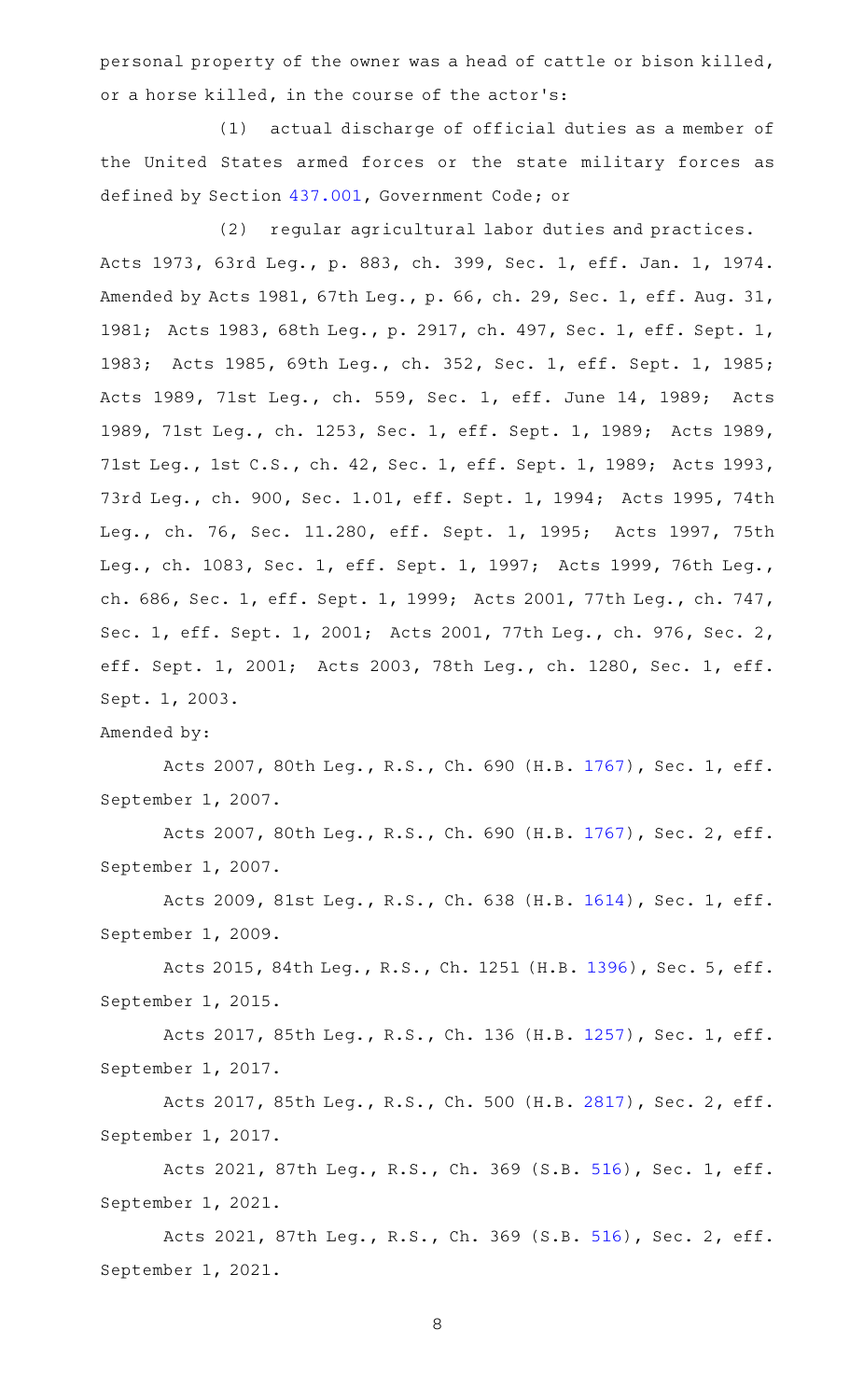Acts 2021, 87th Leg., R.S., Ch. 849 (S.B. [705\)](http://www.legis.state.tx.us/tlodocs/87R/billtext/html/SB00705F.HTM), Sec. 36, eff. September 1, 2021.

Sec. 28.04. RECKLESS DAMAGE OR DESTRUCTION. (a) A person commits an offense if, without the effective consent of the owner, he recklessly damages or destroys property of the owner.

(b) An offense under this section is a Class C misdemeanor. Acts 1973, 63rd Leg., p. 883, ch. 399, Sec. 1, eff. Jan. 1, 1974. Amended by Acts 1993, 73rd Leg., ch. 900, Sec. 1.01, eff. Sept. 1, 1994.

Sec. 28.05. ACTOR'S INTEREST IN PROPERTY. It is no defense to prosecution under this chapter that the actor has an interest in the property damaged or destroyed if another person also has an interest that the actor is not entitled to infringe. Acts 1973, 63rd Leg., p. 883, ch. 399, Sec. 1, eff. Jan. 1, 1974. Amended by Acts 1993, 73rd Leg., ch. 900, Sec. 1.01, eff. Sept. 1, 1994.

Sec. 28.06. AMOUNT OF PECUNIARY LOSS. (a) The amount of pecuniary loss under this chapter, if the property is destroyed, is:

(1) the fair market value of the property at the time and place of the destruction; or

(2) if the fair market value of the property cannot be ascertained, the cost of replacing the property within a reasonable time after the destruction.

(b) The amount of pecuniary loss under this chapter, if the property is damaged, is the cost of repairing or restoring the damaged property within a reasonable time after the damage occurred.

(c) The amount of pecuniary loss under this chapter for documents, other than those having a readily ascertainable market value, is:

(1) the amount due and collectible at maturity less any part that has been satisfied, if the document constitutes evidence of a debt; or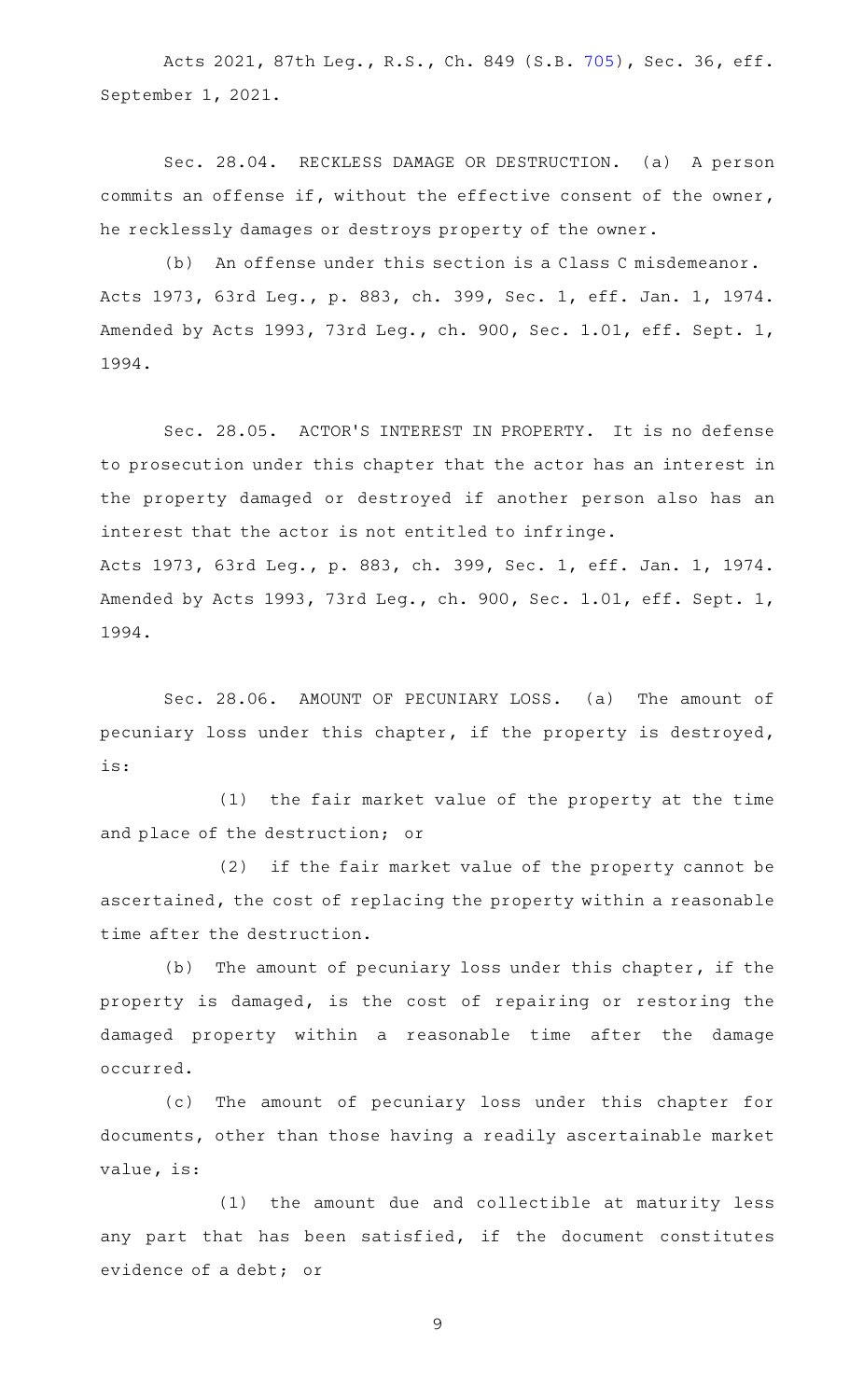(2) the greatest amount of economic loss that the owner might reasonably suffer by virtue of the destruction or damage if the document is other than evidence of a debt.

(d) If the amount of pecuniary loss cannot be ascertained by the criteria set forth in Subsections (a) through (c), the amount of loss is deemed to be greater than \$750 but less than \$2,500.

(e) If the actor proves by a preponderance of the evidence that he gave consideration for or had a legal interest in the property involved, the value of the interest so proven shall be deducted from:

(1) the amount of pecuniary loss if the property is destroyed; or

(2) the amount of pecuniary loss to the extent of an amount equal to the ratio the value of the interest bears to the total value of the property, if the property is damaged.

Acts 1973, 63rd Leg., p. 883, ch. 399, Sec. 1, eff. Jan. 1, 1974. Amended by Acts 1983, 68th Leg., p. 2918, ch. 497, Sec. 2, eff. Sept. 1, 1983; Acts 1993, 73rd Leg., ch. 900, Sec. 1.01, eff. Sept. 1, 1994.

Amended by:

Acts 2015, 84th Leg., R.S., Ch. 1251 (H.B. [1396](http://www.legis.state.tx.us/tlodocs/84R/billtext/html/HB01396F.HTM)), Sec. 6, eff. September 1, 2015.

Sec. 28.07. INTERFERENCE WITH RAILROAD PROPERTY. (a) In this section:

(1) "Railroad property" means:

(A) a train, locomotive, railroad car, caboose, work equipment, rolling stock, safety device, switch, or connection that is owned, leased, operated, or possessed by a railroad; or

(B) a railroad track, rail, bridge, trestle, or right-of-way owned or used by a railroad.

(2) "Tamper" means to move, alter, or interfere with railroad property.

(b) A person commits an offense if the person:

(1) throws an object or discharges a firearm or weapon at a train or rail-mounted work equipment; or

 $(2)$  without the effective consent of the owner: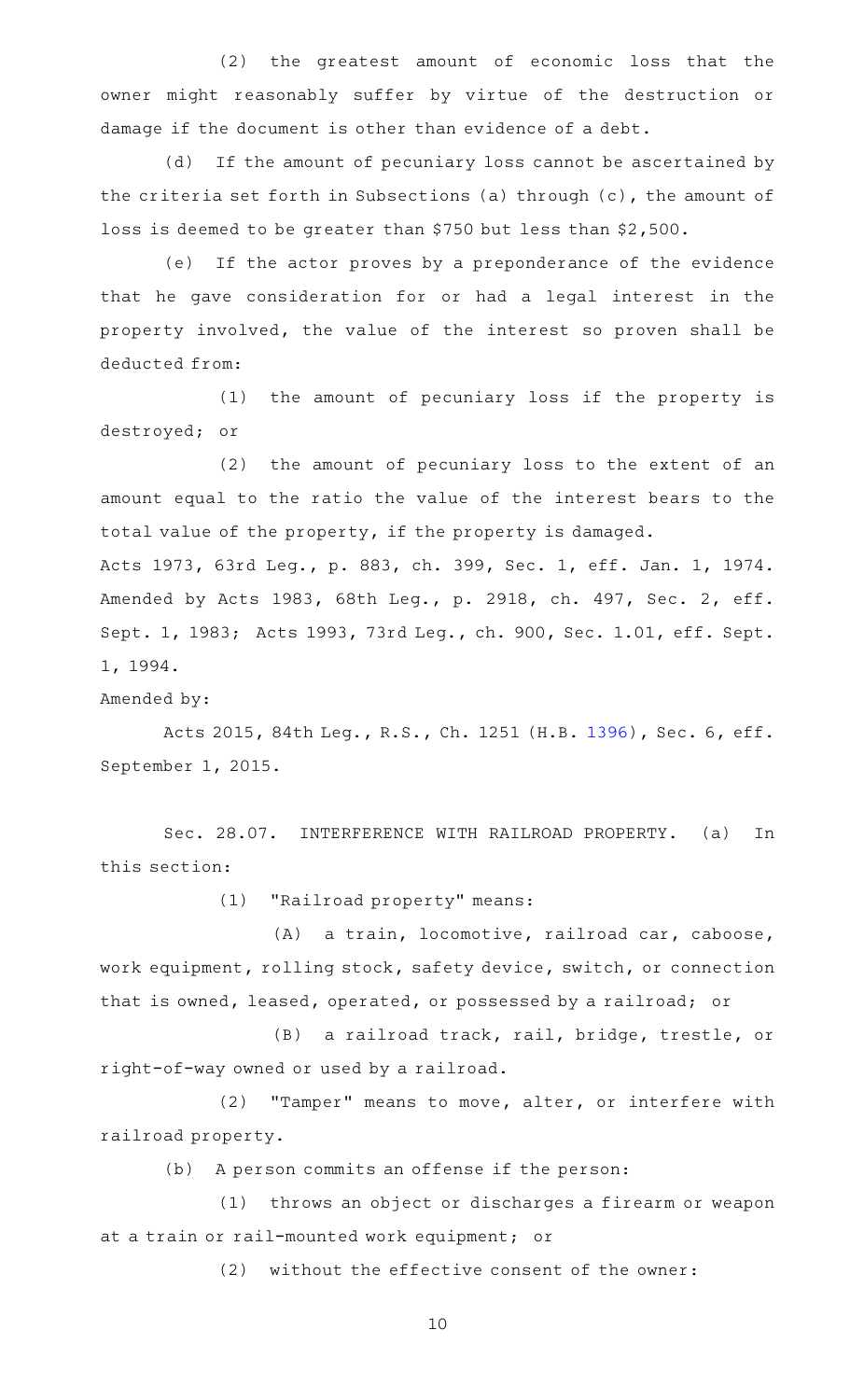(A) enters or remains on railroad property, knowing that it is railroad property;

(B) tampers with railroad property;

(C) places an obstruction on a railroad track or right-of-way; or

(D) causes in any manner the derailment of a train, railroad car, or other railroad property that moves on tracks.

(c)AAAn offense under Subsection (b)(1) is a Class B misdemeanor unless the person causes bodily injury to another, in which event the offense is a felony of the third degree.

(d) An offense under Subsection (b)(2)(A) is a Class C misdemeanor.

(e) An offense under Subsection  $(b)(2)(B)$ ,  $(b)(2)(C)$ , or (b)(2)(D) is a Class C misdemeanor unless the person causes pecuniary loss of \$100 or more, in which event the offense is:

(1) a Class B misdemeanor if the amount of pecuniary loss is \$100 or more but less than \$750;

(2) a Class A misdemeanor if the amount of pecuniary loss is \$750 or more but less than \$2,500;

(3) a state jail felony if the amount of pecuniary loss is \$2,500 or more but less than \$30,000;

(4) a felony of the third degree if the amount of the pecuniary loss is \$30,000 or more but less than \$150,000;

(5) a felony of the second degree if the amount of pecuniary loss is \$150,000 or more but less than \$300,000; or

(6) a felony of the first degree if the amount of the pecuniary loss is \$300,000 or more.

(f) The conduct described in Subsection  $(b)(2)(A)$  is not an offense under this section if it is undertaken by an employee of the railroad or by a representative of a labor organization which represents or is seeking to represent the employees of the railroad as long as the employee or representative has a right to engage in such conduct under the Railway Labor Act (45 U.S.C. Section 151 et seq.).

Added by Acts 1989, 71st Leg., ch. 908, Sec. 1, eff. Sept. 1, 1989. Amended by Acts 1993, 73rd Leg., ch. 900, Sec. 1.01, eff. Sept. 1,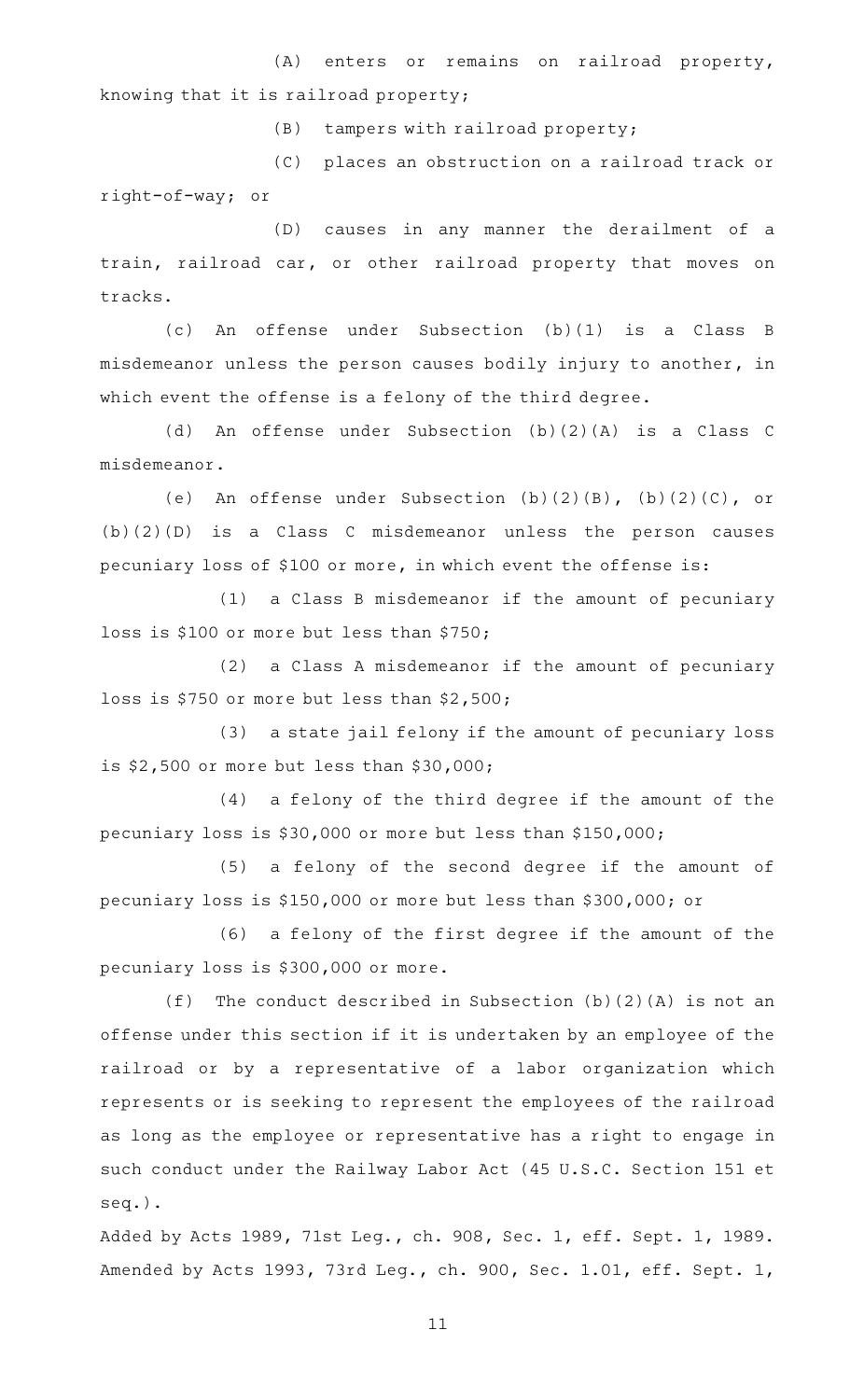1994.

Amended by:

Acts 2015, 84th Leg., R.S., Ch. 1251 (H.B. [1396](http://www.legis.state.tx.us/tlodocs/84R/billtext/html/HB01396F.HTM)), Sec. 7, eff. September 1, 2015.

Sec. 28.08. GRAFFITI. (a) A person commits an offense if, without the effective consent of the owner, the person intentionally or knowingly makes markings, including inscriptions, slogans, drawings, or paintings, on the tangible property of the owner with:

 $(1)$  paint;

(2) an indelible marker; or

(3) an etching or engraving device.

(b) Except as provided by Subsection (d), an offense under this section is:

(1) a Class C misdemeanor if the amount of pecuniary loss is less than \$100;

 $(2)$  a Class B misdemeanor if the amount of pecuniary loss is \$100 or more but less than \$750;

(3) a Class A misdemeanor if the amount of pecuniary loss is \$750 or more but less than \$2,500;

(4) a state jail felony if the amount of pecuniary loss is \$2,500 or more but less than \$30,000;

(5) a felony of the third degree if the amount of pecuniary loss is \$30,000 or more but less than \$150,000;

(6) a felony of the second degree if the amount of pecuniary loss is \$150,000 or more but less than \$300,000; or

(7) a felony of the first degree if the amount of pecuniary loss is \$300,000 or more.

(c) When more than one item of tangible property, belonging to one or more owners, is marked in violation of this section pursuant to one scheme or continuing course of conduct, the conduct may be considered as one offense, and the amounts of pecuniary loss to property resulting from the marking of the property may be aggregated in determining the grade of the offense.

(d) An offense under this section is a state jail felony if:

 $(1)$  the marking is made on a school, an institution of